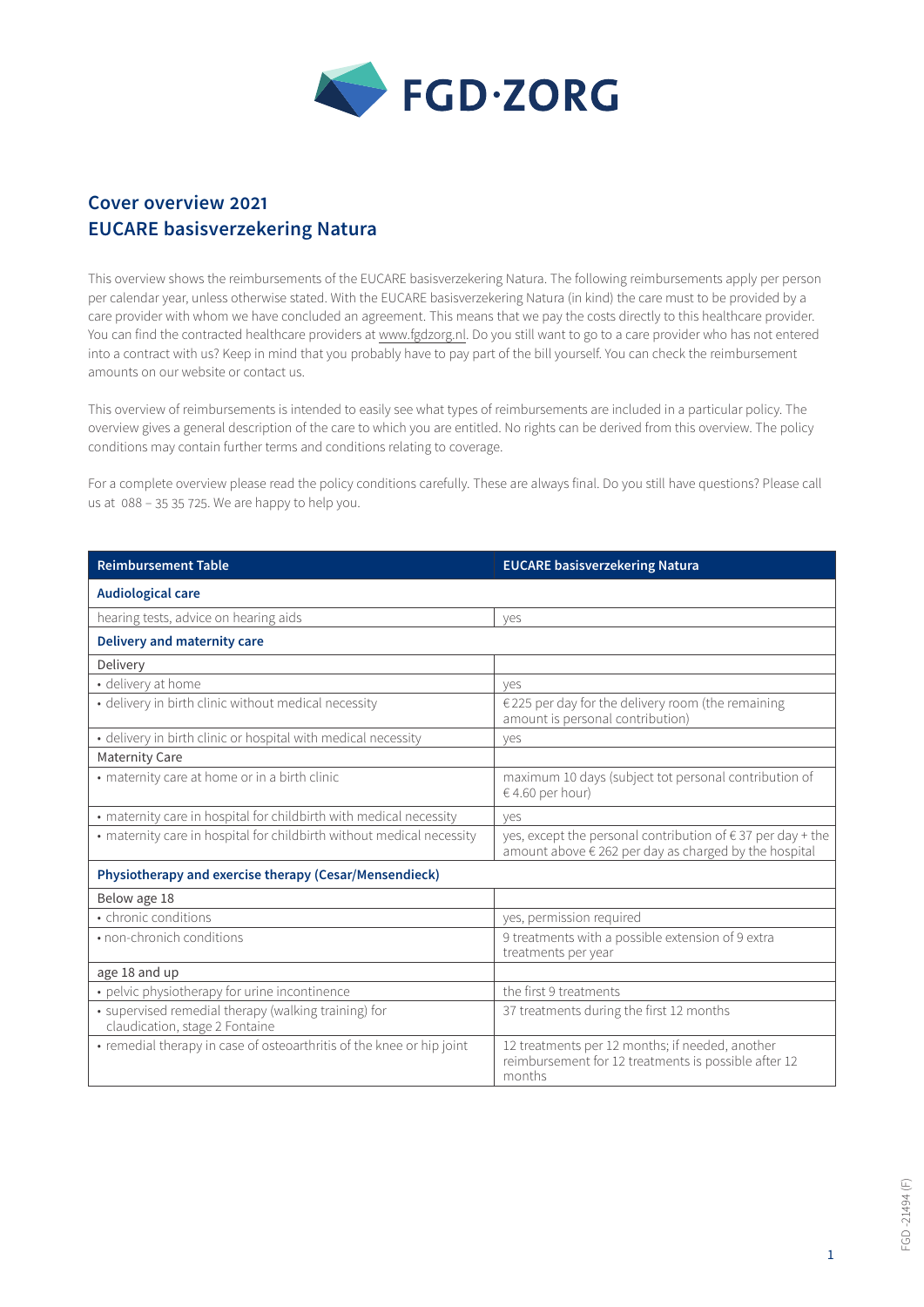| <b>Reimbursement Table</b>                                                                                                                                                                              | <b>EUCARE basisverzekering Natura</b>                                                                                                                                                                                                                                                                                                                                                                               |  |
|---------------------------------------------------------------------------------------------------------------------------------------------------------------------------------------------------------|---------------------------------------------------------------------------------------------------------------------------------------------------------------------------------------------------------------------------------------------------------------------------------------------------------------------------------------------------------------------------------------------------------------------|--|
| • remedial therapy for COPD, supervised by a physiotherapist or<br>exercise therapist, for stadium II or higher of the GOLD Classification<br>for spirometry                                            | In the first 12 months, depending of the GOLD<br>Classification, at maximum:<br>- 5 treatments for Class A<br>- 27 treatments for Class B1<br>- 70 treatments for Class B2, C and D<br>After the first 12 months, if maintenance treatments<br>are needed, depending on the GOLD Classification, at<br>maximum:<br>- 3 treatments per 12 months for Class B1<br>- 52 treatments per 12 months for Class B2, C and D |  |
| • chronic conditions                                                                                                                                                                                    | yes, starting from the 21st treatment                                                                                                                                                                                                                                                                                                                                                                               |  |
| • non-chronic conditions                                                                                                                                                                                | no reimbursement from the basic health insurance                                                                                                                                                                                                                                                                                                                                                                    |  |
| extra physiotherapy and remedial therapy for (ex-) corona patients<br>with long-term complaints                                                                                                         | 50 treatments                                                                                                                                                                                                                                                                                                                                                                                                       |  |
| <b>Abroad</b>                                                                                                                                                                                           |                                                                                                                                                                                                                                                                                                                                                                                                                     |  |
| urgent care during holiday and temporary stay abroad                                                                                                                                                    | yes, up to the tariff charged in the Netherlands                                                                                                                                                                                                                                                                                                                                                                    |  |
| non-urgent medical treatment abroad                                                                                                                                                                     | yes, up to the tariff charged in the Netherlands                                                                                                                                                                                                                                                                                                                                                                    |  |
| <b>Dietetics</b>                                                                                                                                                                                        |                                                                                                                                                                                                                                                                                                                                                                                                                     |  |
| education with a medical purpose about food and eating habits                                                                                                                                           | 3 hours per year (7 hours extra for (ex-) corona patients<br>with long-term complaints)                                                                                                                                                                                                                                                                                                                             |  |
| <b>Genetic testing</b>                                                                                                                                                                                  |                                                                                                                                                                                                                                                                                                                                                                                                                     |  |
| research of and for genetic anomalies or disorders                                                                                                                                                      | yes                                                                                                                                                                                                                                                                                                                                                                                                                 |  |
| <b>Occupational therapy</b>                                                                                                                                                                             |                                                                                                                                                                                                                                                                                                                                                                                                                     |  |
| care aimed at increasing or restoring your ability to care for and rely<br>on yourself                                                                                                                  | 10 hours per year (8 hours extra for (ex-) corona patients<br>with long-term complaints)                                                                                                                                                                                                                                                                                                                            |  |
| <b>Pharmaceutical care (medications)</b>                                                                                                                                                                |                                                                                                                                                                                                                                                                                                                                                                                                                     |  |
| contraceptives up to 21                                                                                                                                                                                 | yes, the statutory personal contribution of € 250.00 (over-<br>limit price) still applies                                                                                                                                                                                                                                                                                                                           |  |
| contraceptives 21 or older                                                                                                                                                                              | yes, only in the case of endometriosis or menorrhagia,<br>, statutory personal contribution of € 250.00 (over-limit<br>price) still applies                                                                                                                                                                                                                                                                         |  |
| dietary preparations                                                                                                                                                                                    | yes, after permission                                                                                                                                                                                                                                                                                                                                                                                               |  |
| medications as listed in Appendix 1 of the Healthcare Insurance<br>Regulations and the Pharmaceutical Care Regulations                                                                                  | yes, the statutory personal contribution of € 250.00<br>(upper-limit price) still applies, see the Pharmaceutical<br>Care Regulations (Reglement Farmaceutische Zorg) on<br>our website                                                                                                                                                                                                                             |  |
| Combined Lifestyle Intervention starting from age 18                                                                                                                                                    |                                                                                                                                                                                                                                                                                                                                                                                                                     |  |
| an accredited 24-month programme                                                                                                                                                                        | yes                                                                                                                                                                                                                                                                                                                                                                                                                 |  |
| <b>General practitioner care</b>                                                                                                                                                                        |                                                                                                                                                                                                                                                                                                                                                                                                                     |  |
| medical care, research and diagnostics by a general practitioner,<br>including: health advice, guidance to quit smoking, preconception<br>care, and foot care if you have diabetes mellitus type 1 or 2 | yes                                                                                                                                                                                                                                                                                                                                                                                                                 |  |
| <b>Medical aids</b>                                                                                                                                                                                     |                                                                                                                                                                                                                                                                                                                                                                                                                     |  |
| medical aids and bandaging as listed in the Medical Aids Regulations                                                                                                                                    | yes, except the personal contribution                                                                                                                                                                                                                                                                                                                                                                               |  |
| Medical care for specific target groups                                                                                                                                                                 |                                                                                                                                                                                                                                                                                                                                                                                                                     |  |
| medical care by a geriatric specialist or doctor for the mentally<br>handicapped                                                                                                                        | yes                                                                                                                                                                                                                                                                                                                                                                                                                 |  |
| In-vitro fertilisation (IVF) and other fertility treatments                                                                                                                                             |                                                                                                                                                                                                                                                                                                                                                                                                                     |  |
| in-vitro fertilisation (IVF) for women up to age 43. Further<br>conditions apply.                                                                                                                       | yes, the 1st, 2nd and 3rd attempt                                                                                                                                                                                                                                                                                                                                                                                   |  |
| other fertility treatments (women up to age 43)                                                                                                                                                         | yes                                                                                                                                                                                                                                                                                                                                                                                                                 |  |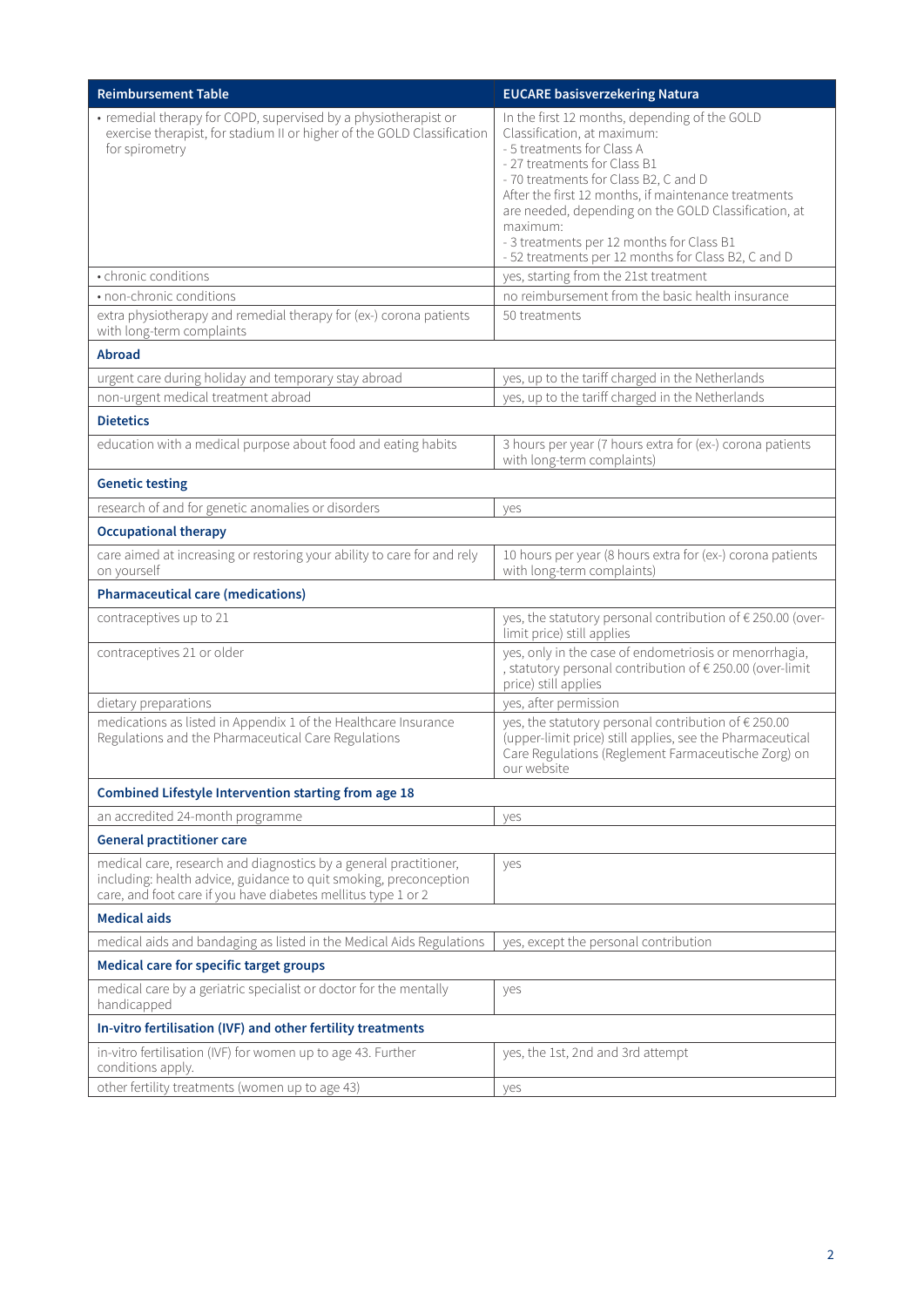| <b>Reimbursement Table</b>                                                                                                                 | <b>EUCARE basisverzekering Natura</b>                                                                                    |  |
|--------------------------------------------------------------------------------------------------------------------------------------------|--------------------------------------------------------------------------------------------------------------------------|--|
| <b>Speech therapy</b>                                                                                                                      |                                                                                                                          |  |
| recovering or enhancing the ability to speak                                                                                               | yes                                                                                                                      |  |
| <b>Specialist medical care</b>                                                                                                             |                                                                                                                          |  |
| medical care by a specialist, including laboratory research,<br>medicines, bandages, and aids. Also covered are:                           | yes                                                                                                                      |  |
| • care by the thrombosis service                                                                                                           | yes                                                                                                                      |  |
| • a second opinion by a medical specialist                                                                                                 | yes                                                                                                                      |  |
| · dialysis in a dialysis center, hospital, or at home                                                                                      | yes                                                                                                                      |  |
| • chronic intermittent respiration and the necessary<br>equipment                                                                          | yes                                                                                                                      |  |
| · guidance to quit smoking                                                                                                                 | yes                                                                                                                      |  |
| • medically necessary circumcision                                                                                                         | yes                                                                                                                      |  |
| Dental care / oral care                                                                                                                    |                                                                                                                          |  |
| • Dental surgery from age 18                                                                                                               | yes                                                                                                                      |  |
| · dentures (full, removable prostheses), with or without implants                                                                          | yes, except fot the personal contribution                                                                                |  |
| · dentures (full, removable prostheses), repair and re-fit                                                                                 | yes, except for the personal contribution                                                                                |  |
| · dental and orthodontic care in special cases                                                                                             | yes                                                                                                                      |  |
| · dental care up to age 18                                                                                                                 | ves                                                                                                                      |  |
| · dental implants                                                                                                                          | yes, in case of severe developmental disorder, growth<br>disorder or acquired deviation in the tooth-jaw-mouth<br>system |  |
| Plastic and/or reconstructive surgery                                                                                                      |                                                                                                                          |  |
| for specific medical indications                                                                                                           | yes, permission required                                                                                                 |  |
| <b>Mental healthcare</b>                                                                                                                   |                                                                                                                          |  |
| · general Basic GGZ 18 or older                                                                                                            | yes, for mild to moderate, non-complex mental<br>problems or stable problems                                             |  |
| · specialist GGZ 18 years or older                                                                                                         | yes, for complex mental disorders                                                                                        |  |
| <b>Rehabilitation</b>                                                                                                                      |                                                                                                                          |  |
| · quickscan                                                                                                                                | yes                                                                                                                      |  |
| · cancer rehabilitation                                                                                                                    | yes                                                                                                                      |  |
| · geriatric rehabilitation                                                                                                                 | yes                                                                                                                      |  |
| <b>Giving up smoking</b>                                                                                                                   |                                                                                                                          |  |
| Stop-Smoking programme                                                                                                                     | yes, once a year                                                                                                         |  |
| <b>Tissue and organ transplants</b>                                                                                                        |                                                                                                                          |  |
| if the transplant is performed in an EU or EER member state                                                                                | yes                                                                                                                      |  |
| <b>Stay</b>                                                                                                                                |                                                                                                                          |  |
| medically necessary stay in a hospital, the psychiatric department of<br>a hospital, a GGZ institution, or in a rehabilitation institution | yes                                                                                                                      |  |
| medically necessary first-line hospitalisation                                                                                             | yes                                                                                                                      |  |
| <b>Nursing and care</b>                                                                                                                    |                                                                                                                          |  |
| nursing and care without lodging                                                                                                           | yes                                                                                                                      |  |